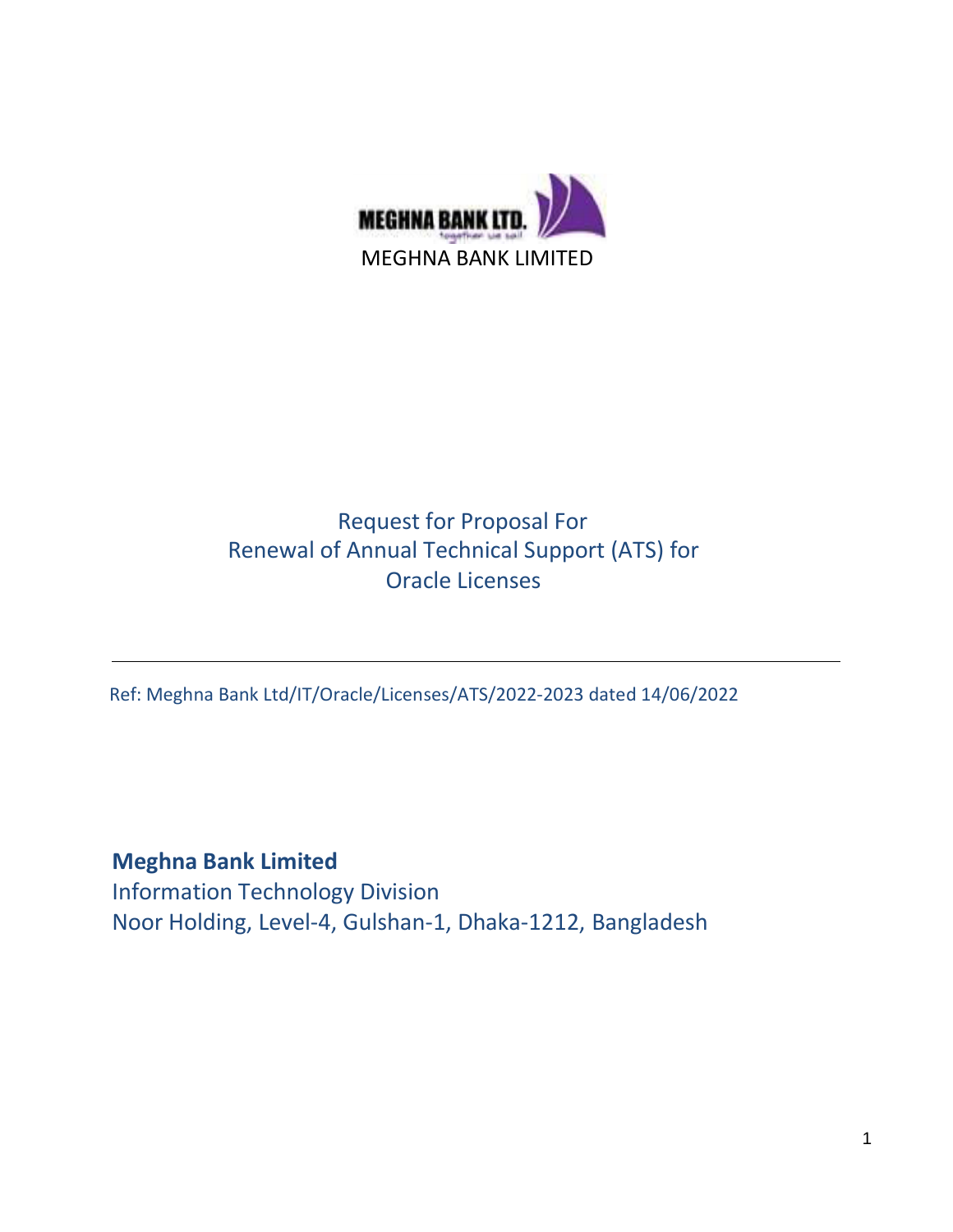**Meghna Bank Limited** is a 4<sup>th</sup> Generation Commercial Bank in Bangladesh committed to provide best customer services to our valuable customers. The Bank is in process for renewal of Oracle Support Renewal Service from **Oracle Corporation** for **CS#19209988, Renewal period: 31-Aug-2022 to 30-Aug-2023**.

### **Scope of Work:**

Renewal of Annual Technical Support for one year from **31-Aug-2022 to 30-Aug-2023** of following Oracle Licenses:

| <b>SI</b><br># | <b>Product</b>                                              | <b>Number of</b><br><b>Licenses</b> | <b>Type /Level</b><br>of Licenses | <b>License</b><br><b>Metric</b> | <b>Oracle CSI</b><br>No. |
|----------------|-------------------------------------------------------------|-------------------------------------|-----------------------------------|---------------------------------|--------------------------|
|                | Oracle Database Enterprise Edition - Processor<br>Perpetual | 6                                   | Full                              | Processor                       | 19209988                 |
|                | <b>Oracle Active Data Guard-Processor Perpetual</b>         |                                     | Full                              | Processor                       | 19209988                 |
|                | <b>Tuning Pack- Processor Perpetual</b>                     | 6                                   | Full                              | Processor                       | 19209988                 |
| 4              | Diagnostics Pack - Processor Perpetual                      | b                                   | Full                              | Processor                       | 19209988                 |

### **Eligibility Criteria:**

Only those Bidders, who fulfill the following criteria, are eligible to respond to the RFP. Bids received from the bidders who do not fulfill any of the following eligibility criteria are liable to be rejected.

- 1. The bidder should be a legal entity registered in Bangladesh.
- 2. The bidder must submit the Manufacturer's authorization letter (i.e. MAF) from OEM (M/s Oracle).
- 3. The bidder must have experience with at least three years in banks for same support service business.

Proposals along with the following documents must be submitted in 2 separate sealed envelopes marked as:

- 1) "RFP Renewal of ATS for Oracle Licenses-Eligibility"
- 2) "RFP Renewal of ATS for Oracle Licenses- Commercial Bid".
- 1) Contents Envelope 1-"RFP Renewal of ATS for Oracle Licenses- Eligibility":
	- a) Letter of Proposal.
	- b) Authorization for signing all the documents related to RFP as per the template.
	- c) Manufacturer's Authorization Letter from OEM (i.e. M/s Oracle) authorizing the vendor to submit the bid for Renewal of ATS for Oracle Licenses as mentioned in the RFP.
	- d) Experience Certificate for successful completion of ORACLE Support Service in Banking Industry.
- 2) Contents Envelope 2 -"RFP Renewal of ATS for Oracle Licenses- Commercial Bid" a) Commercial bid in a separate sealed envelope (as per Annex. 1).

Bids not submitted in the above manner shall be summarily rejected.

Proposals complete in all respects should be put in the tender box kept at the following address latest **by 5.00 P.M. on 27 June, 2022.**

### **Chairman, Procurement Committee**

Meghna Bank Limited Address: Subastu Imam Square (Level-06) 65 Gulshan Avenue, Gulshan-1, Dhaka 1212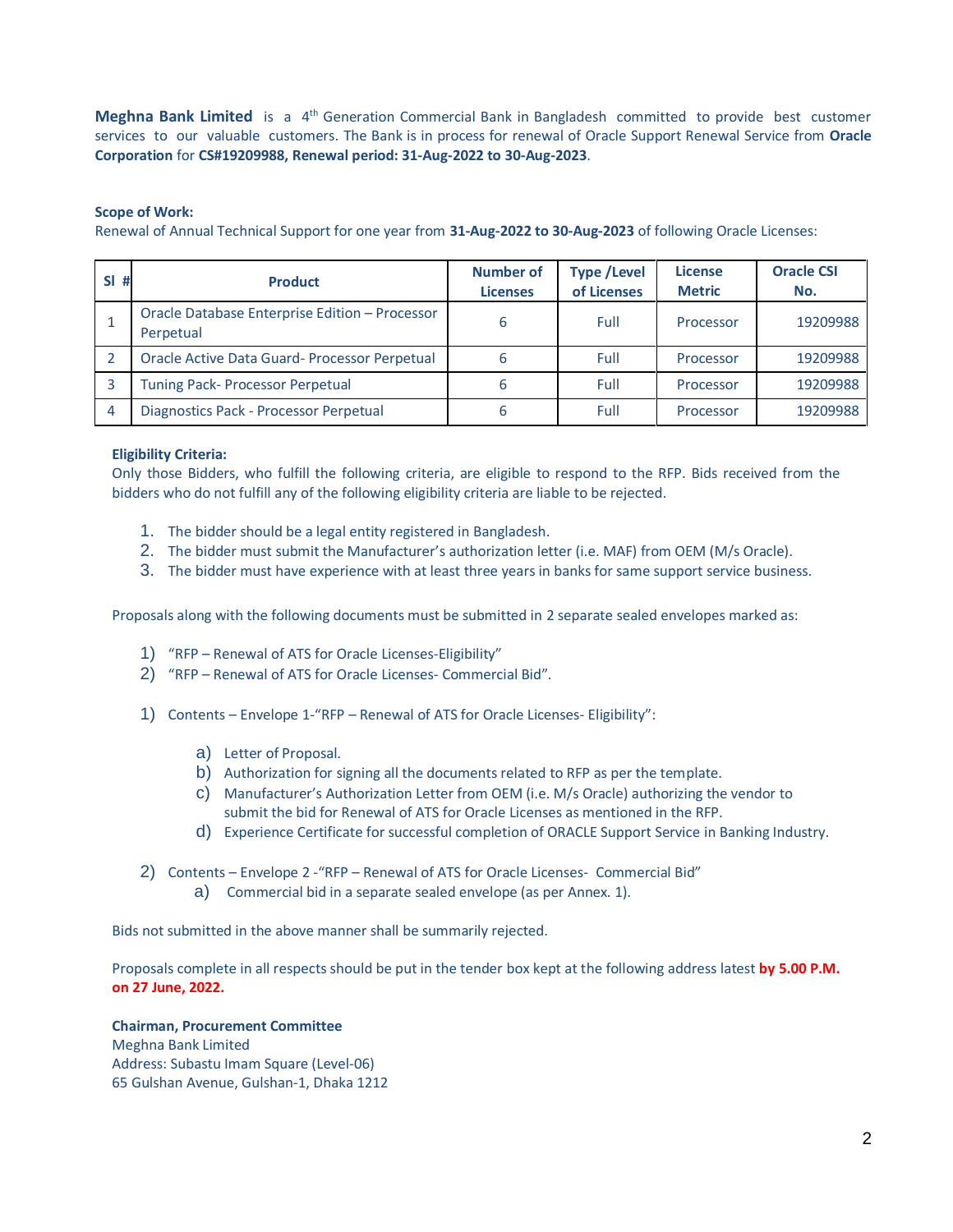### **Bid Currencies:**

Prices for all the components shall be quoted in Bangladesh Taka (BDT) only.

### **Late Bids:**

Bids received after the date and time specified in the Schedule of Events will not be considered and will be rejected. Meghna Bank Limited may, at its sole discretion, change the date/time of submission and Meghna Bank Limited's decision in this matter will be final.

### **General Terms and Conditions**

1. **Cost Details & Validity:** The Quoted Rate / Cost should be inclusive of all levies / taxes like Goods and Services Tax and VAT applicable thereon. The proposal submitted against this RFP should remain valid till at least three months from the last date of submission of proposal.

## **2. Payment Terms:**

- 100% payment after submitting the proof of renewal of Oracle ATS with Oracle for the desired period.
- All the payments will be made by and from Meghna Bank Limited; Head Office
- 3. Meghna Bank Limited reserves the right to accept or reject any quotation in full or part, and to suspend this process and reject all quotations or part thereof, at any time prior to the award of contract, without thereby incurring any liability to the affected vendors on the grounds of the purchaser's inaction.
- 4. **Bid Submission:** Vendors should submit the bids strictly in accordance with the information given in the Schedule of Events under RFP.
- 5. Meghna Bank Limited reserves the right to consider/ reject any or all applications without assigning any reason thereof.
- 6. **Responsive Bid:** Bid conforming to the following essential requirements shall be considered as responsive:
	- i. Bid shall be submitted at the prescribed address on or before the stipulated date and time.
	- ii. Bid shall contain the following documents (as mentioned in Page 2) :
		- 01. Letter of Proposal
		- 02. Authorization letter for signing all the documents related to RFP;
		- 03. Manufacturer's Authorization letter from OEM as per the format i.e. Annexure (Manufacturer's Authorization Form) authorizing the bidder to submit the bid for Renewal of ATS of Oracle Licenses.
		- 04. Experience Certificate for successful completion of ORACLE Support Service in Banking Industry.
		- 05. Commercial Bid in the prescribed format i.e. Annexure 1, in a separate non-window sealed envelope.
- 7. **Opening of Bids:** Bids received before the closing date and time specified in the Schedule of Events will be opened in the presence of bidders' "representatives (maximum two representatives per bidder)" who choose to attend the opening of the bids on the specified date, time and venue as given in the Schedule of Events.
- 8. Bids not accompanied with the documents mentioned in the Clause 6(ii) above will be considered as NON-RESPONSIVE. No further communication will be done in this regard with the bidder whose Bid is considered as NON-RESPONSIVE.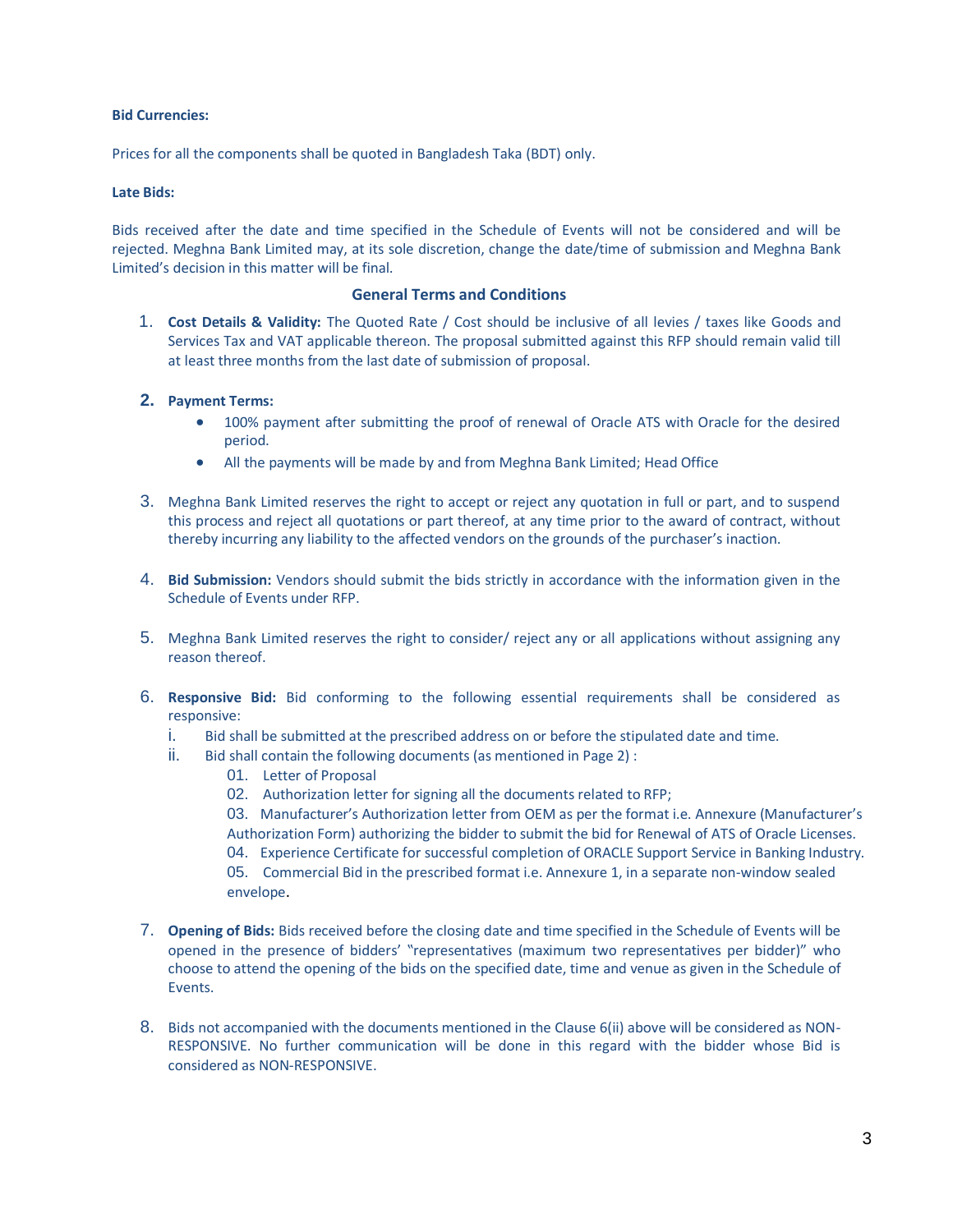| <b>SL#</b> | <b>Event/Activity</b>                                  | <b>Details</b>                                                                                                                                                                                                                                                                                                                                                                              |
|------------|--------------------------------------------------------|---------------------------------------------------------------------------------------------------------------------------------------------------------------------------------------------------------------------------------------------------------------------------------------------------------------------------------------------------------------------------------------------|
| 1.         | Date of Release of RFP                                 | 14 June, 2022                                                                                                                                                                                                                                                                                                                                                                               |
| 2.         | Address for Receipt of Bids                            | <b>Information Technology Division</b><br><b>Meghna Bank Limited</b><br>Address: Level-4, Noor Holding, Gulshan 1, Dhaka-1212                                                                                                                                                                                                                                                               |
| 3.         | Address for Submission of<br><b>Bids</b>               | <b>Chairman, Procurement Committee</b><br><b>Meghna Bank Limited</b><br>Suvastu Imam Square (Level-06)<br>65 Gulshan Avenue,<br>Gulshan-1, Dhaka 1212                                                                                                                                                                                                                                       |
| 4.         | Method of Bid Submission                               | Proposals along with the accompanying documents must be<br>submitted in 2 separate sealed envelopes marked as<br>1) "RFP- Renewal of ATS for Oracle Licenses Eligibility".<br>"RFP- Renewal of ATS for Oracle Licenses-<br>2)<br>Commercial Bid".<br>Proposals completed in all respects should be put in the tender box<br>kept at the above address latest by 5.00 P.M. on 27 June, 2022. |
| 5.         | date<br>&<br>time<br>Last<br>of submission of bid      | 27 June 2022 @ 5.00 PM BST                                                                                                                                                                                                                                                                                                                                                                  |
| 6.         | <b>Eligibility Bid Opening</b><br>Date, Time and Venue | Time will be inform Later.                                                                                                                                                                                                                                                                                                                                                                  |
|            |                                                        | <b>Venue :</b><br><b>Chairman, Procurement Committee</b><br><b>Meghna Bank Limited</b><br>Suvastu Imam Square (Level-06)<br>65 Gulshan Avenue,<br>Gulshan-1, Dhaka 1212                                                                                                                                                                                                                     |
| 7.         | <b>Commercial Bid opening</b><br>Date, Time and Venue  | Will be intimated to Eligible Bidders through display on our website<br>and/or through email.                                                                                                                                                                                                                                                                                               |
| 8.         | <b>Contact Number</b>                                  | PABX: + (8802)9857251 Ext-6004<br>Mobile: +8801732324202                                                                                                                                                                                                                                                                                                                                    |
| 9.         | <b>Contact Email-id/Mobile</b>                         | Email ID: imran.heron@meghnabank.com.bd                                                                                                                                                                                                                                                                                                                                                     |
| 10.        | <b>Contact Person</b>                                  | Md. Imran Hussain Heron                                                                                                                                                                                                                                                                                                                                                                     |
|            | wherever feasible.                                     | The dates are subject to change. Notice in writing of any changes will be displayed on our website                                                                                                                                                                                                                                                                                          |

# **Schedule of Events under RFP**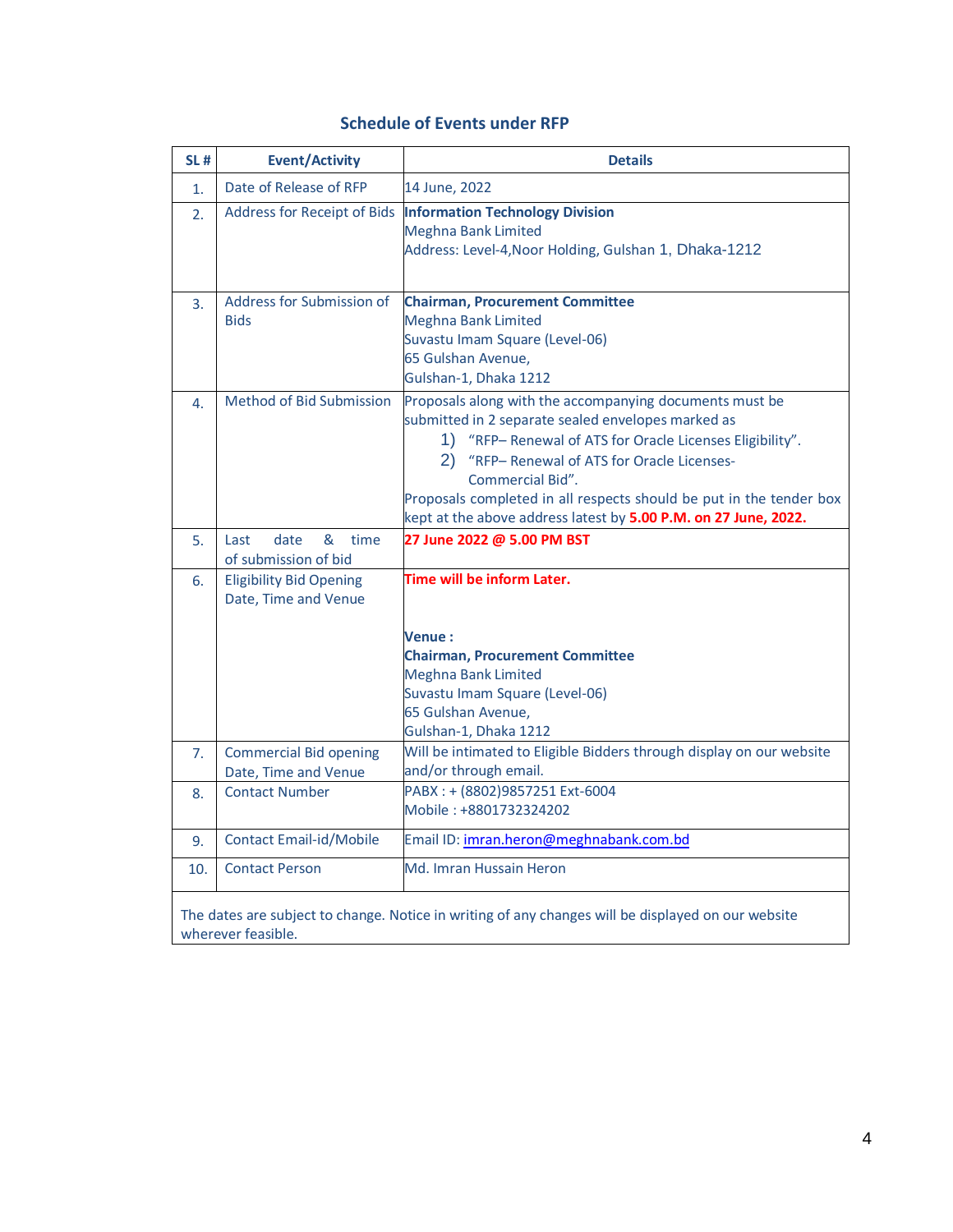### **Annexure 1: Commercial Bid**

# Ref: Meghna Bank Ltd/IT/Oracle/Licenses/ATS/2022-2023 dated 14/06/2022

# RFP – Renewal of ATS for Oracle Licenses (Amount in BDT)

| SI.<br>#       | <b>Item Description</b>            | <b>License Metrics</b>     | Qty. | <b>CSI No.</b> | <b>Total Cost incl. Tax &amp; VAT</b> |
|----------------|------------------------------------|----------------------------|------|----------------|---------------------------------------|
| 1              | Oracle Database Enterprise Edition | <b>Processor Perpetual</b> | 6    | 19209988       |                                       |
| $\overline{2}$ | Oracle Active Data Guard           | <b>Processor Perpetual</b> | 6    | 19209988       |                                       |
| 3              | <b>Tuning Pack</b>                 | <b>Processor Perpetual</b> | 6    | 19209988       |                                       |
| 4              | <b>Diagnostics Pack</b>            | <b>Processor Perpetual</b> | 6    | 19209988       |                                       |
|                | <b>Grand Total</b>                 |                            |      |                |                                       |
|                | <b>Grand Total in Word:</b>        |                            |      |                |                                       |

**Note:** Bidders are requested to note the following:

- **1.** Grand total cost should be inclusive of all taxes.
- **2.** All the payments will be made by and from Meghna Bank Limited, Head Office.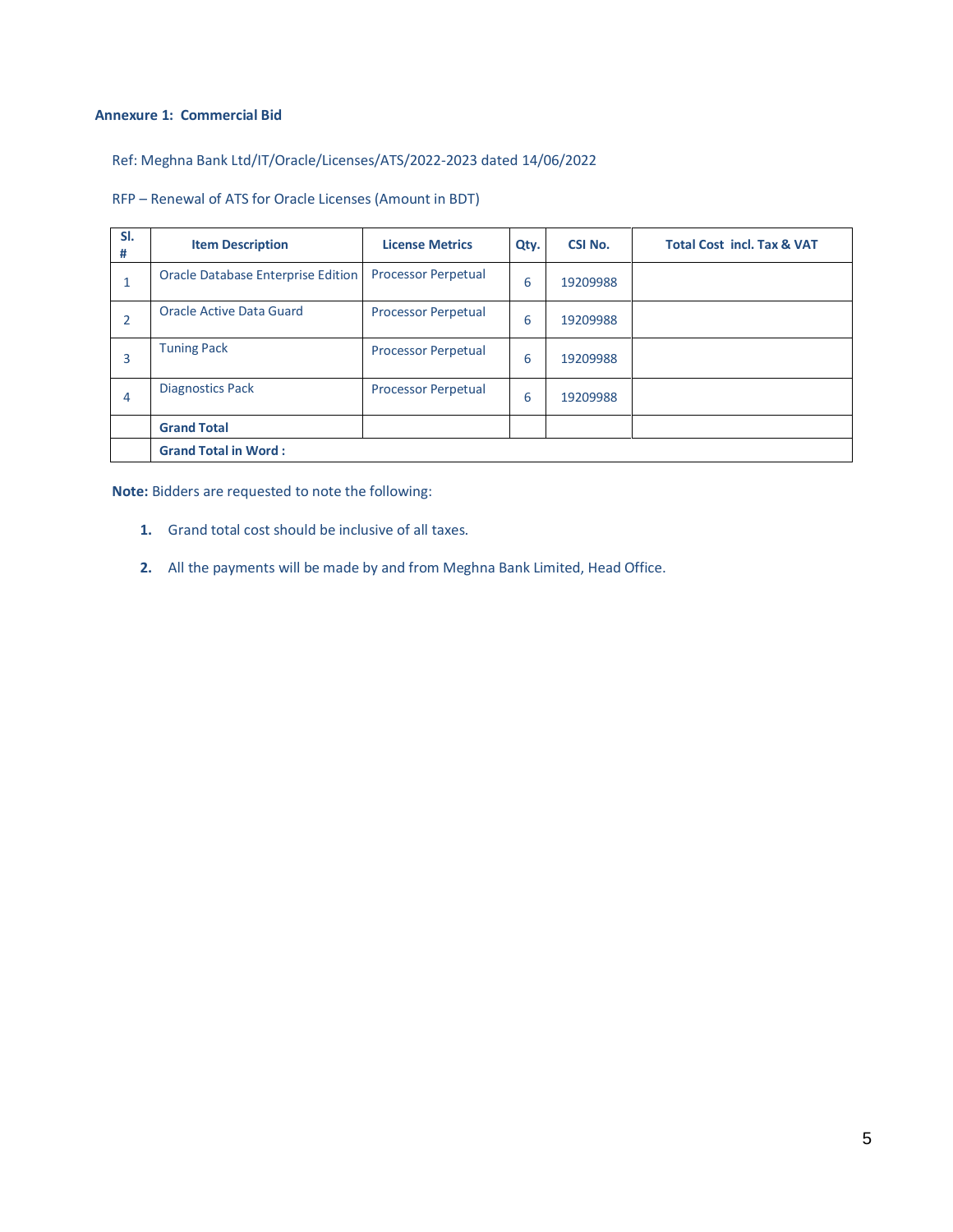Annexure 2:

Manufacturer's Authorization Form (MAF)

**Date: DD/MM/YYYY**

To **Chairman, Procurement Committee** Meghna Bank Limited Subastu Imam Square (Level-06) 65 Gulshan Avenue, Gulshan-1, Dhaka 1212

Ref: Meghna Bank Ltd/IT/Oracle/Licenses/ATS/2022-2023 dated 14/06/2022

Dear Sir/ Madam,

This is to confirm M/s. This is an Oracle Authorized Support Renewal Partner for Premier Support for Software in Bangladesh. Hence they are authorized to conduct Premier Support for Software Renewal business in Bangladesh and renew the Software Contracts with the Customers.

We hereby authorize M/s. to participate in the subject mentioned RFP Ref: Meghna Bank Ltd/IT/Oracle/Licenses/ATS/2022-2023 dated 14/06/2022 for Renewal of Annual Technical Support (ATS) for Oracle License with Meghna Bank Ltd.

We, as OEM, commit ourselves to provide support and upgrades/ updates to Meghna Bank ltd for our products during the AMC period, subject to the Premier Support for Oracle Software is back lined with Oracle, if the subject mentioned Tender is awarded to M/s.

Kindly consider this letter as an Authorization for the Participation in the subject mentioned RFP Ref: Meghna Bank Ltd/IT/Oracle/Licenses/ATS/2022-2023 dated 14/06/2022 for Renewal of Annual Technical Support (ATS) for Oracle License with Meghna Bank ltd.

.

Yours faithfully,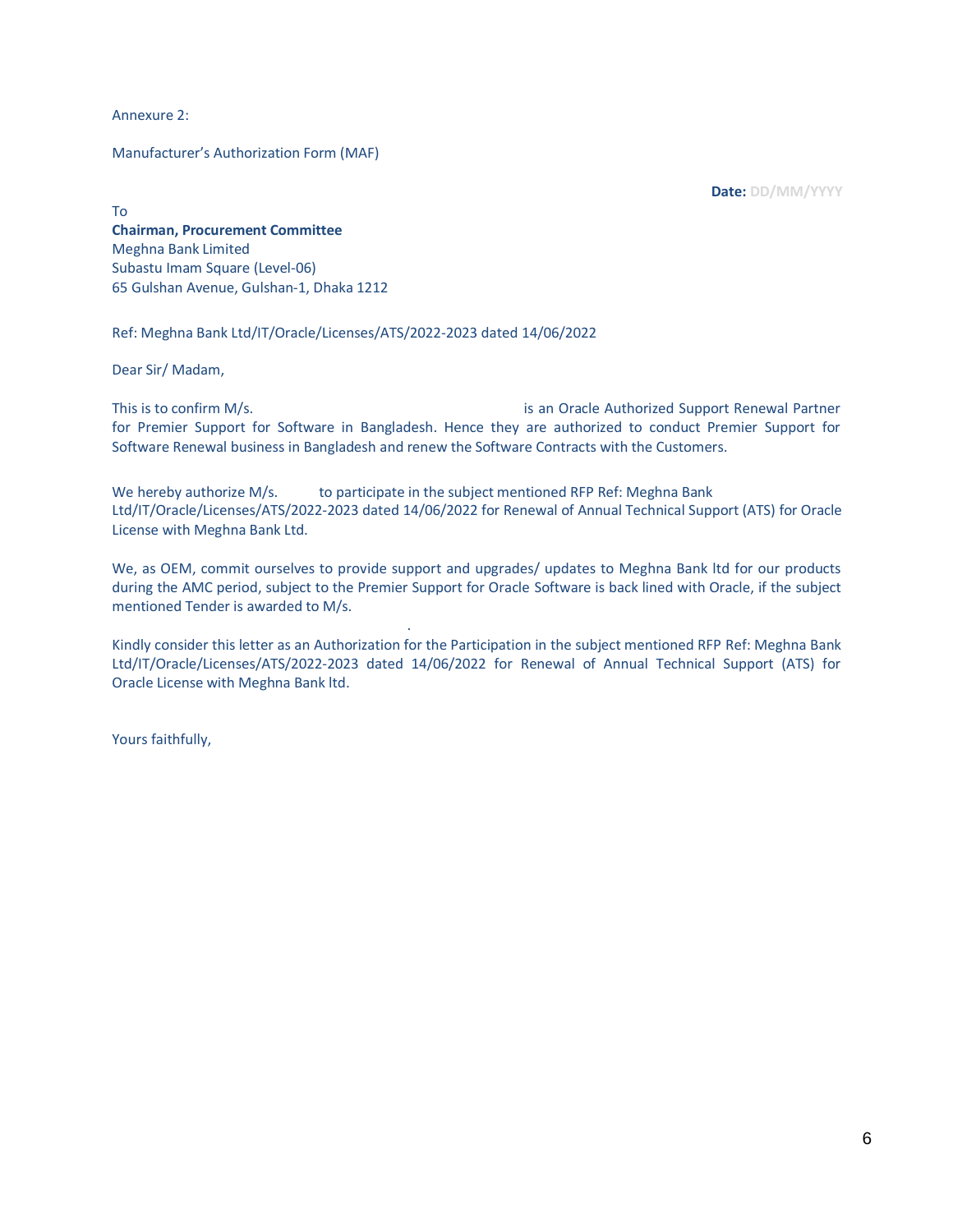# **Annexure 3**

BEFTN/RTGS Mandate Form (Optional)

Ref: Meghna Bank Ltd/IT/Oracle/Licenses/ATS/2022-2023 dated 14/06/2022

PAYMENT DETAILS FOR ACCOUNT TRANSFER / RTGS

## BENEFICIARY DETAILS:-

Name of the Firm:

| 1              | <b>Beneficiary Account No.</b> |  |
|----------------|--------------------------------|--|
| 2              | <b>Beneficiary Name</b>        |  |
| 3              | <b>Beneficiary Bank Name</b>   |  |
| $\overline{4}$ | <b>Branch/Location</b>         |  |
| 5              | <b>Contact Person</b>          |  |

Authorized Signatory